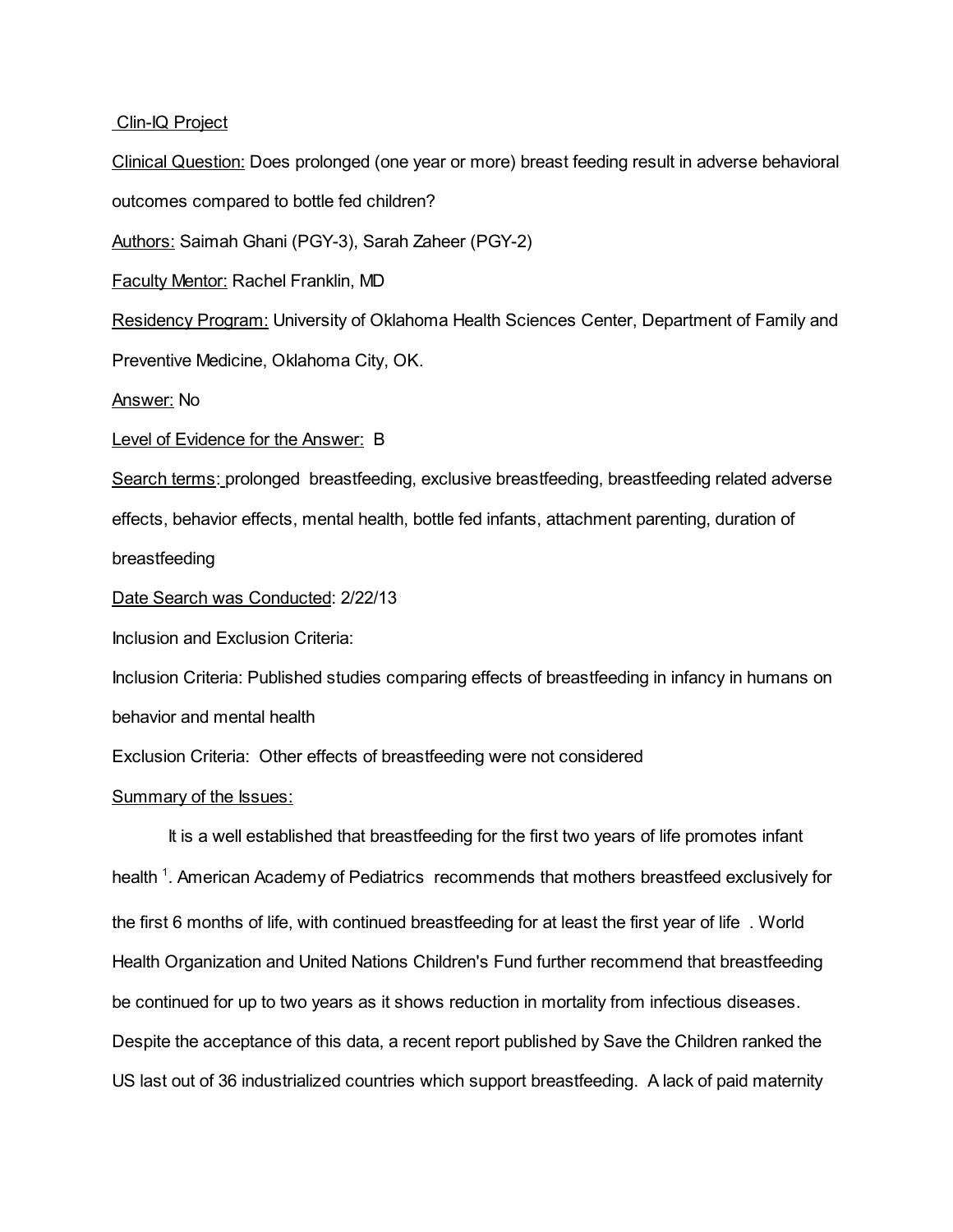leave and the prevalence of infant formula in maternity wards were cited to have contributed to the low ranking Other studies  $^2$ , have also shown that mothers may discontinue breastfeeding earlier because of the social climate surrounding breastfeeding in the US. This is characterized by concerns of crossing the boundaries of appropriate public behavior by breastfeeding older infants. This social reaction was also exemplified by the controversy featured in the May 2012 edition of Time magazine on Attachment Parenting and the cover showing a mother breastfeeding her 3 year old child. Attachment parenting refers to parenting practices introduced by Pediatrician William Sears which focus on close physical proximity between mother and newborns and centers around breastfeeding which is argued to promote secure parent-child attachment, necessary for positive child mental health  $3$ . The purpose of this paper was to see if there was any evidence showing adverse effects associated with prolonged breastfeeding that may discourage mothers to continue breastfeeding for the recommended duration of 2 years and if prolonged breastfeeding alone contributes to positive mental health.

# Summary of the Evidence:

Promotion of Breastfeeding Intervention Trial (PROBIT) was reviewed. This study was a cluster-randomized trial of a breastfeeding promotion intervention based on the World Health Organization (WHO) and United nations childrens fund (UNICEF) Baby-Friendly Hospital Initiative.<sup>4</sup> The purpose of the trial was to evaluate the effect of extended breastfeeding on child behavior and maternal adjustment. A total of 17,046 healthy breastfed infants from 31 maternity hospitals/clinics were enrolled. All were born at term in 1996–1997, weighed at least 2,500 g, and were enrolled during their postpartum stay.

At the age of 6.5 years, children (accompanied by a parent, usually [92%] the mother) attended a special study interview and examination held at the pediatric outpatient clinic between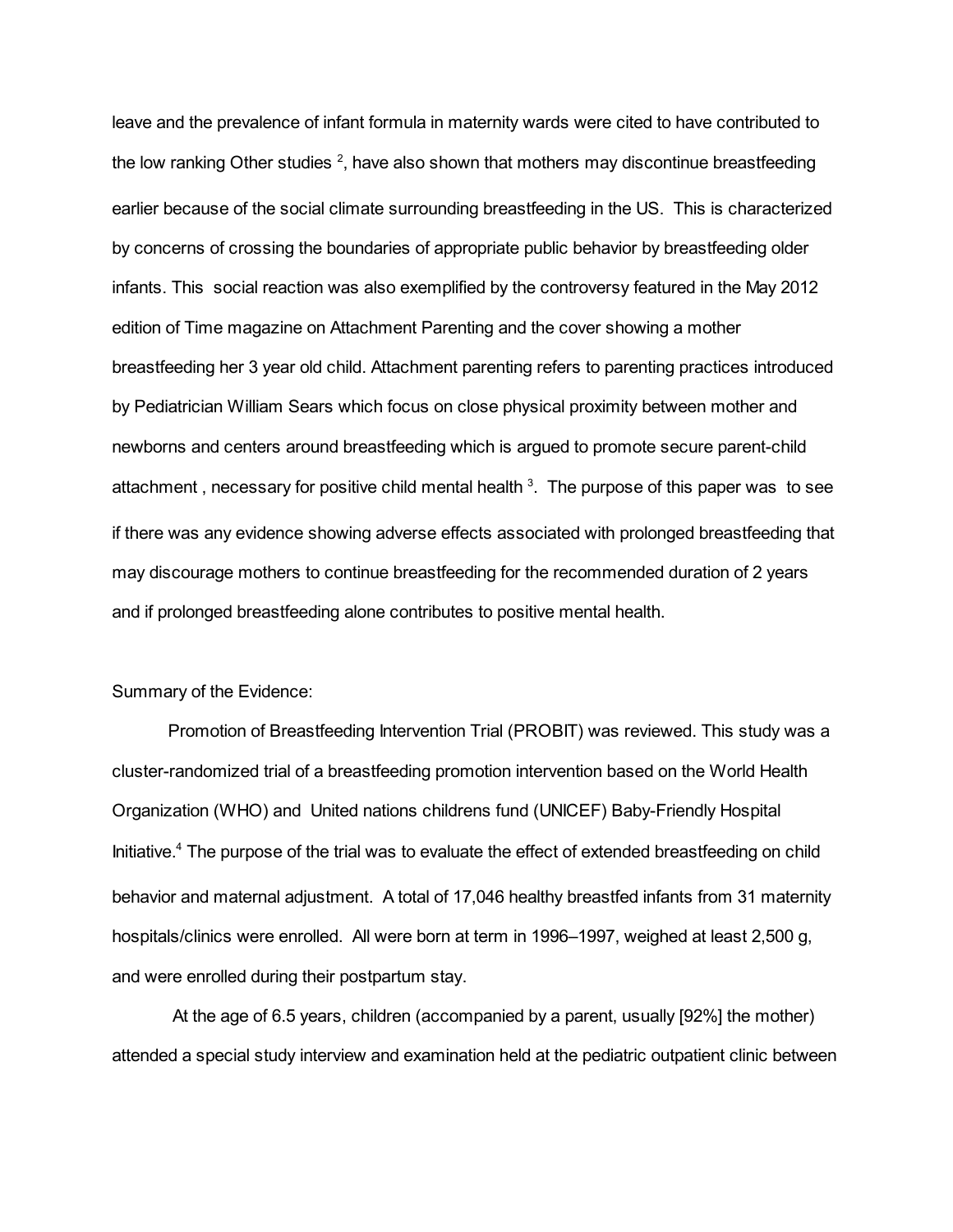December 2002 and April 2005. A total of 13,889 children were seen in follow-up representing 81.5% of the 17,046 originally randomly assigned children. Of the 3,157 (17,046–13,889) children who were enrolled but not followed up, 88 had died, 2,938 were lost to follow-up, and 131 were unable/unwilling to come for their PROBIT II visit. The parent who accompanied the child to the clinic for the 6.5-year follow-up visit consented in writing to the examination and testing procedures at that visit. The parent completed the Strengths and Difficulties Questionnaire (SDQ), parent version. The SDQ is a brief scale devised for behavioral screening of children aged 3 to 16 years. The scale contains 25 items, some positive and others negative. The 25 items are divided into 5 scales of 5 items each, which generate scores for conduct problems, hyperactivity/inattention, emotional symptoms, peer problems, and prosocial behavior. In addition, as part of the SDQ impact supplement, both the parent and the teacher were asked a global question about whether the child has difficulties in any of the following areas: emotion, concentration, behavior, or being able to get along with other people. These results are shown in Figure 1. The control groups matched very closely to the experimental breastfed groups in each of these tested areas.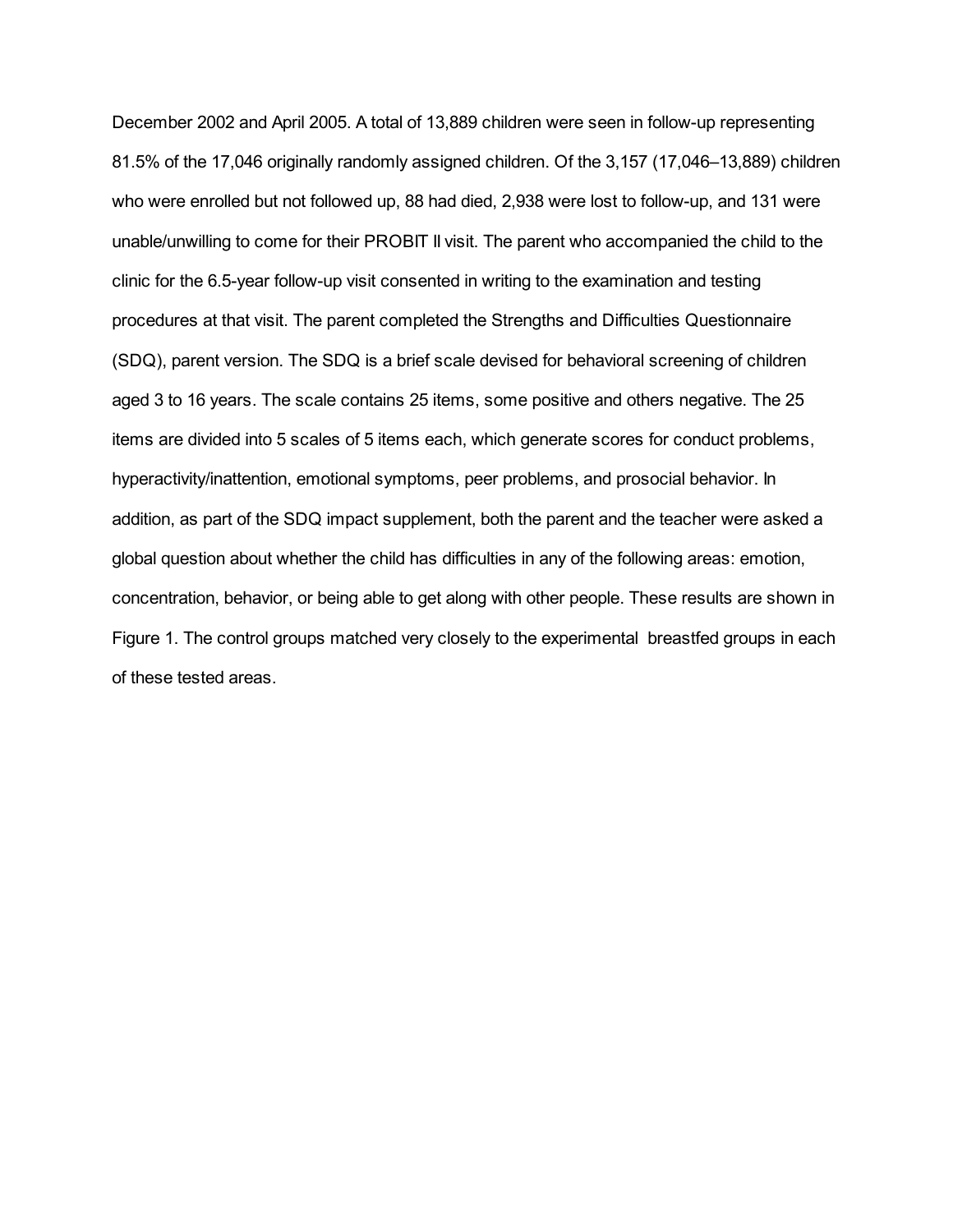



As a continuation of this study other demographics which included birthweight, childs sex, maternal and paternal education, upbringing in rural versus urban setting, were later added and compared with the experimental group. The study concluded that there were no differences in behavioral outcomes of children who were breastfed compared to those bottlefed. There were however limitations to the studies that were later recognized which may offset the results namely due to residual confounding by differences in the psychological attributes and interactional styles of mothers who breastfed vs. those who formula fed.

Another study reviewed, a large prospective birth cohort study, was conducted in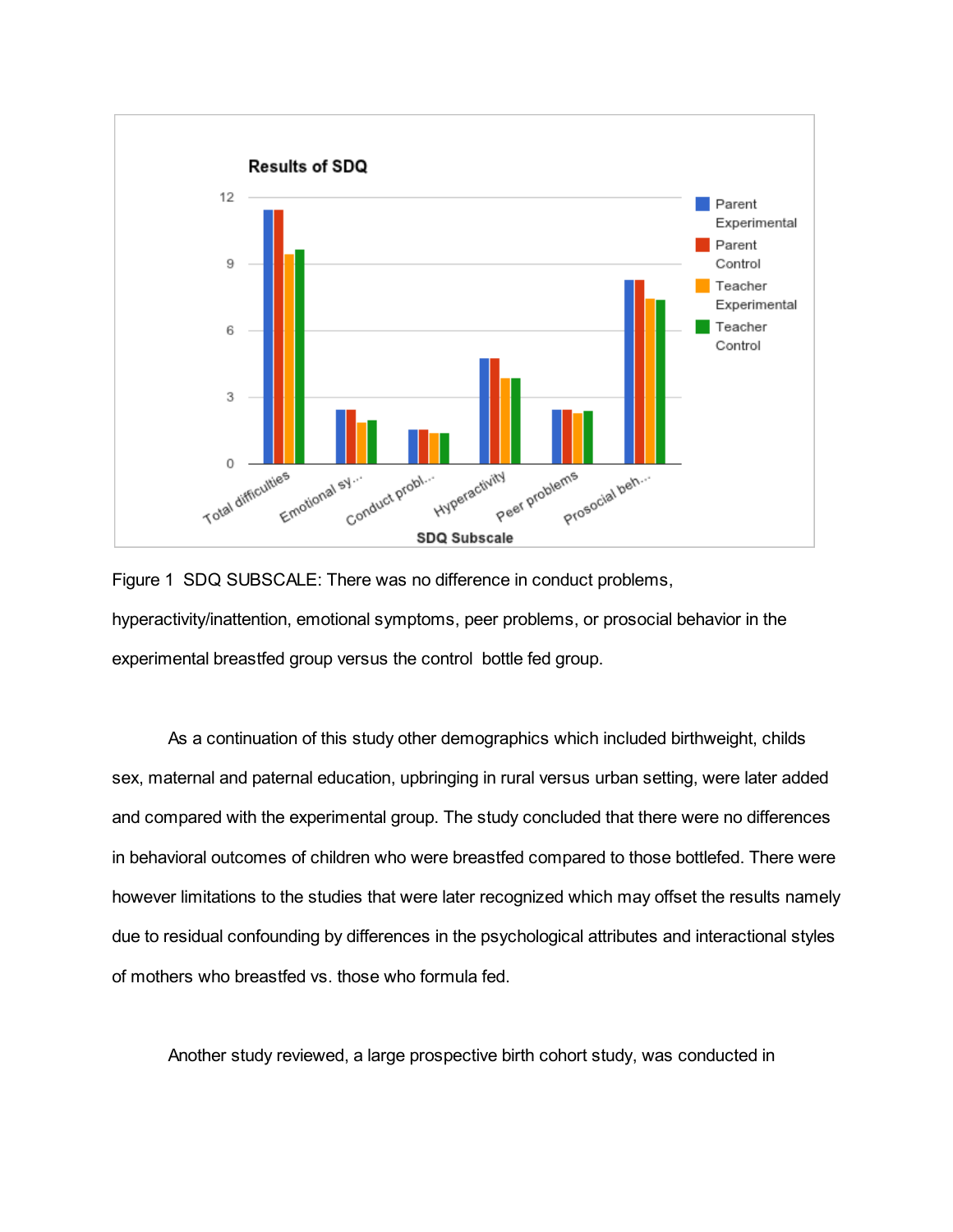Western Australia and published in 2009. In this study 2,900 pregnant women were recruited and then followed for 14 years. Mothers were asked to complete a Child Behavioral checklist (CBCL) and the mental health status was assessed at 2,6,8,10 and 14 years. This study concluded that shorter duration of breastfeeding may be a predictor of adverse mental health through childhood and adolescence.

## Conclusion:

Based on the studies reviewed there appear to be no adverse effects on mental health associated with extended breastfeeding. Breastfeeding itself is an intimate act and it is surprising that not much has been established in terms of its effects on mental health<sup>4</sup>. There is some indirect evidence of positive effects on conduct , but more research needs to be done. Regardless, all mothers should be encouraged to breastfeed  $2$  for as long as feasible for the numerous beneficial health effects already known with no concern for any adverse effects on their infants' behavior.

## Reference List:

1. Scharfe E. Maternal Attachment Representations and Initiation and Duration of Breastfeeding. J Hum Lact 2012 May;28(2):218-25. doi: 10.1177/0890334411429111. Epub 2012 Jan 17.

2. Stearns CA. Cautionary Tales About Extended Breastfeeding and Weaning, Health care for Women International,2011 32:6, 538-554

3. Curtner-Smith ME, Middlemiss W, Green K, Murray AD, Barone M, et al. An Elaboration on the Distinction Between Controversial Parenting and Therapeutic Practices Versus Developmentally Appropriate Attachment Parenting: A Comment on the APSAC Task Force Report Child Maltreat November 2006 11: 373-374